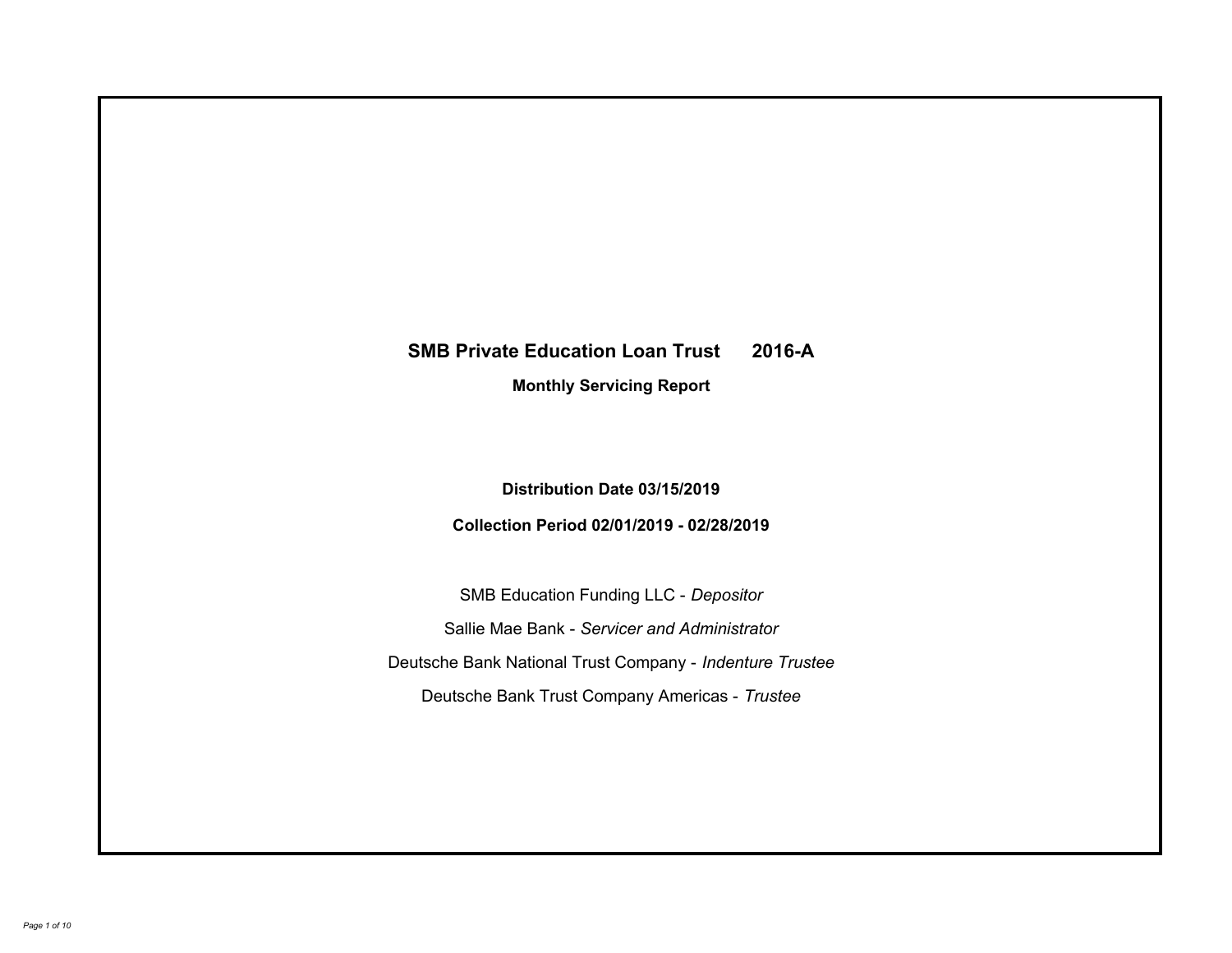| A           | <b>Student Loan Portfolio Characteristics</b> |                                                 | <b>Settlement Date</b><br>05/26/2016 | 01/31/2019            | 02/28/2019            |
|-------------|-----------------------------------------------|-------------------------------------------------|--------------------------------------|-----------------------|-----------------------|
|             | <b>Principal Balance</b>                      |                                                 | \$585,861,635.84                     | \$421,241,448.61      | \$414,423,402.19      |
|             | Interest to be Capitalized Balance            |                                                 | 32,367,510.93                        | 22,767,335.21         | 22, 133, 119. 15      |
|             | Pool Balance                                  |                                                 | \$618,229,146.77                     | \$444,008,783.82      | \$436,556,521.34      |
|             | Weighted Average Coupon (WAC)                 |                                                 |                                      |                       |                       |
|             |                                               | WAC1 (Contractual Interest Rate on the Loan)    | 8.26%                                | 9.67%                 | 9.56%                 |
|             |                                               | WAC2 (Average of Applicable Interest Rate)      | 8.23%                                | 9.59%                 | 9.47%                 |
|             |                                               | WAC3 (Average of Actual Interest Rate)          | 8.16%                                | 9.50%                 | 9.39%                 |
|             | Weighted Average Remaining Term               |                                                 | 134.18                               | 125.42                | 125.43                |
|             | Number of Loans                               |                                                 | 53,959                               | 39,219                | 38,575                |
|             | Number of Borrowers<br>Pool Factor            |                                                 | 52,283                               | 37,798<br>0.718194518 | 37,180<br>0.706140310 |
|             |                                               | Since Issued Total Constant Prepayment Rate (1) |                                      | 9.35%                 | 9.40%                 |
| B           | <b>Debt Securities</b>                        | <b>Cusip/Isin</b>                               | 02/15/2019                           |                       | 03/15/2019            |
|             | A <sub>2</sub> A                              | 78449FAB7                                       | \$161,521,989.80                     |                       | \$158,291,264.65      |
|             | A <sub>2</sub> B                              | 78449FAC5                                       | \$99,284,158.87                      |                       | \$97,298,300.29       |
|             | В                                             | 78449FAD3                                       | \$50,000,000.00                      |                       | \$50,000,000.00       |
| $\mathsf C$ |                                               |                                                 |                                      |                       |                       |
|             | <b>Certificates</b>                           | <b>Cusip/Isin</b>                               | 02/15/2019                           |                       | 03/15/2019            |
|             | Residual                                      | 78449F101                                       | \$100,000.00                         |                       | \$100,000.00          |
|             |                                               |                                                 |                                      |                       |                       |
| D           | <b>Account Balances</b>                       |                                                 | 02/15/2019                           |                       | 03/15/2019            |
|             | Reserve Account Balance                       |                                                 | \$1,557,854.00                       |                       | \$1,557,854.00        |
|             |                                               |                                                 |                                      |                       |                       |
| E           | <b>Asset / Liability</b>                      |                                                 | 02/15/2019                           |                       | 03/15/2019            |
|             | Overcollateralization Percentage              |                                                 | 30.00%                               |                       | 30.00%                |
|             | Specified Overcollateralization Amount        |                                                 | \$133,202,635.15                     |                       | \$130,966,956.40      |
|             | Actual Overcollateralization Amount           |                                                 | \$133,202,635.15                     |                       | \$130,966,956.40      |

(1) For additional information, see 'Since Issued CPR Methodology' found on page 11 of this report.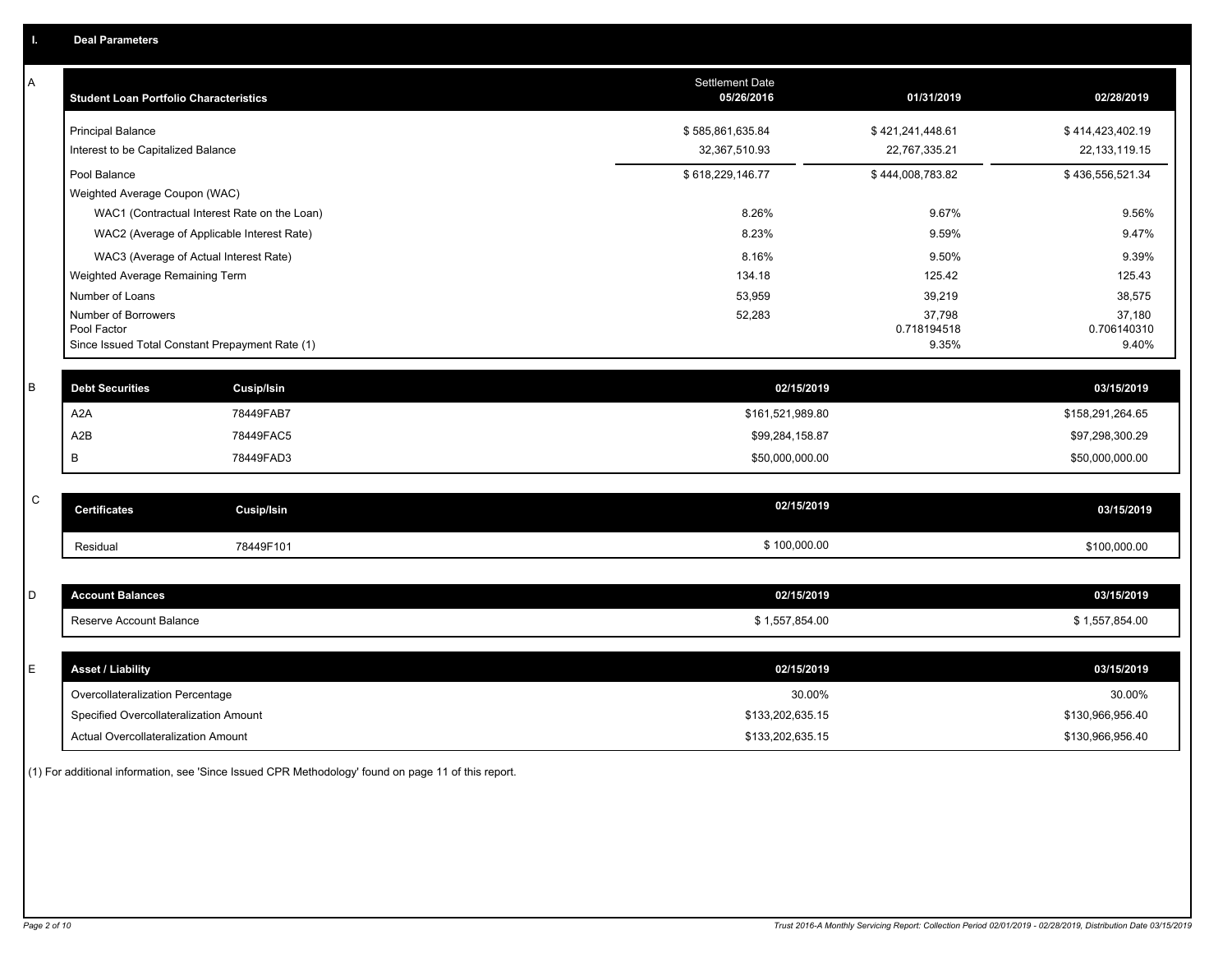#### **II. 2016-A Trust Activity 02/01/2019 through 02/28/2019**

| Α | <b>Student Loan Principal Receipts</b>                           |                 |
|---|------------------------------------------------------------------|-----------------|
|   | <b>Borrower Principal</b>                                        | 7,819,829.94    |
|   | <b>Consolidation Activity Principal</b>                          | 0.00            |
|   | Seller Principal Reimbursement                                   | 0.00            |
|   | Servicer Principal Reimbursement                                 | 0.00            |
|   | Delinquent Principal Purchases by Servicer                       | 0.00            |
|   | <b>Other Principal Deposits</b>                                  | 22,259.18       |
|   | <b>Total Principal Receipts</b>                                  | \$7,842,089.12  |
| В | <b>Student Loan Interest Receipts</b>                            |                 |
|   | Borrower Interest                                                | 2,303,252.39    |
|   | <b>Consolidation Activity Interest</b>                           | 0.00            |
|   | Seller Interest Reimbursement                                    | 0.00            |
|   | Servicer Interest Reimbursement                                  | 0.00            |
|   | Delinquent Interest Purchases by Servicer                        | 0.00            |
|   | Other Interest Deposits                                          | 267.07          |
|   | <b>Total Interest Receipts</b>                                   | \$2,303,519.46  |
| C | <b>Recoveries on Realized Losses</b>                             | \$76,553.39     |
| D | <b>Investment Income</b>                                         | \$20,298.48     |
| Е | <b>Funds Borrowed from Next Collection Period</b>                | \$0.00          |
| F | <b>Funds Repaid from Prior Collection Period</b>                 | \$0.00          |
| G | Loan Sale or Purchase Proceeds                                   | \$0.00          |
| н | Initial Deposits to Distribution Account                         | \$0.00          |
|   | <b>Excess Transferred from Other Accounts</b>                    | \$0.00          |
| J | <b>Borrower Benefit Reimbursements</b>                           | \$0.00          |
| Κ | <b>Other Deposits</b>                                            | \$0.00          |
| L | <b>Other Fees Collected</b>                                      | \$0.00          |
| М | <b>AVAILABLE FUNDS</b>                                           | \$10,242,460.45 |
| N | Non-Cash Principal Activity During Collection Period             | \$1,024,042.70  |
| O | Aggregate Purchased Amounts by the Depositor, Servicer or Seller | \$22,526.25     |
| P | Aggregate Loan Substitutions                                     | \$0.00          |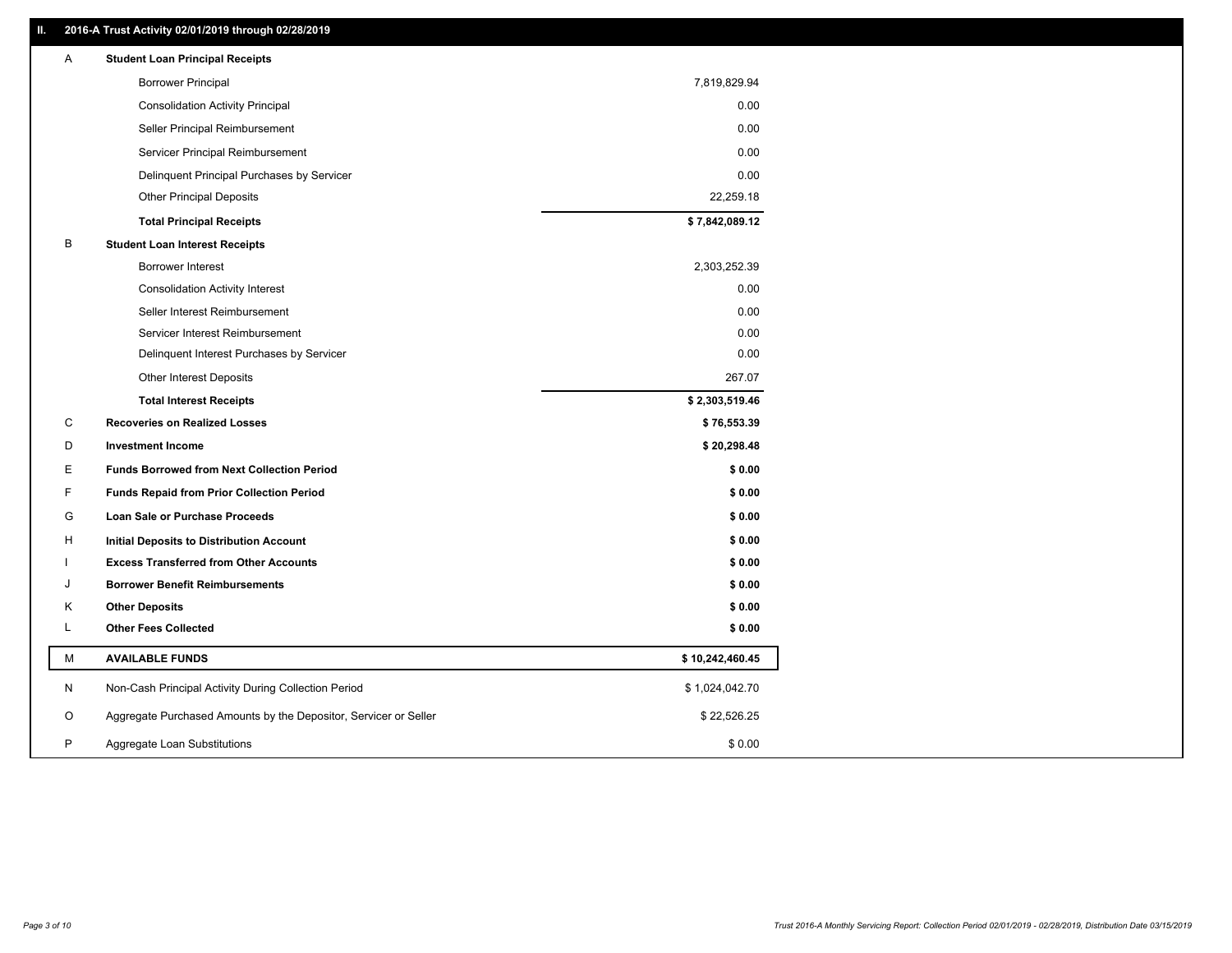|                   |                       |                          |         |                                                           | <b>Loans by Repayment Status</b> |                            |                          |         |                                                                  |                |                            |
|-------------------|-----------------------|--------------------------|---------|-----------------------------------------------------------|----------------------------------|----------------------------|--------------------------|---------|------------------------------------------------------------------|----------------|----------------------------|
|                   |                       |                          |         | 02/28/2019                                                |                                  |                            |                          |         | 01/31/2019                                                       |                |                            |
|                   |                       | <b>Wtd Avg</b><br>Coupon | # Loans | Principal and<br><b>Interest Accrued</b><br>to Capitalize | % of Principal                   | % of Loans in<br>Repay (1) | <b>Wtd Avg</b><br>Coupon | # Loans | <b>Principal and</b><br><b>Interest Accrued</b><br>to Capitalize | % of Principal | % of Loans in<br>Repay (1) |
| INTERIM:          | IN SCHOOL             | 10.65%                   | 2,498   | \$37,622,077.70                                           | 8.618%                           | $-$ %                      | 10.74%                   | 2,622   | \$39,165,346.00                                                  | 8.821%         | $-$ %                      |
|                   | GRACE                 | 10.38%                   | 775     | \$10,682,934.42                                           | 2.447%                           | $-$ %                      | 10.42%                   | 852     | \$11,641,159.86                                                  | 2.622%         | $-$ %                      |
|                   | <b>DEFERMENT</b>      | 10.44%                   | 2,007   | \$24,668,671.55                                           | 5.651%                           | $-$ %                      | 10.54%                   | 1,975   | \$24,355,433.74                                                  | 5.485%         | $-$ %                      |
| <b>REPAYMENT:</b> | <b>CURRENT</b>        | 9.14%                    | 31,056  | \$332,534,004.94                                          | 76.172%                          | 91.460%                    | 9.24%                    | 31,404  | \$336,001,256.98                                                 | 75.674%        | 91.095%                    |
|                   | 31-60 DAYS DELINQUENT | 9.28%                    | 567     | \$7,456,918.32                                            | 1.708%                           | 2.051%                     | 9.51%                    | 565     | \$7,194,244.04                                                   | 1.620%         | 1.950%                     |
|                   | 61-90 DAYS DELINQUENT | 9.32%                    | 258     | \$3,513,260.66                                            | 0.805%                           | 0.966%                     | 9.67%                    | 295     | \$4,096,635.86                                                   | 0.923%         | 1.111%                     |
|                   | > 90 DAYS DELINQUENT  | 10.18%                   | 157     | \$2,419,061.93                                            | 0.554%                           | 0.665%                     | 10.13%                   | 140     | \$1,923,383.03                                                   | 0.433%         | 0.521%                     |
|                   | <b>FORBEARANCE</b>    | 9.44%                    | 1,257   | \$17,659,591.82                                           | 4.045%                           | 4.857%                     | 9.71%                    | 1,366   | \$19,631,324.31                                                  | 4.421%         | 5.322%                     |
| <b>TOTAL</b>      |                       |                          | 38,575  | \$436,556,521.34                                          | 100.00%                          | 100.00%                    |                          | 39,219  | \$444,008,783.82                                                 | 100.00%        | 100.00%                    |

Percentages may not total 100% due to rounding  $\star$ 

1 Loans classified in "Repayment" include any loan for which interim interest only, \$25 fixed payments or full principal and interest payments are due.

|                         |                                                                                                                              |                          |         |                                                           | <b>Loans by Borrower Status</b> |                                |                          |         |                                                                  |                |                                |
|-------------------------|------------------------------------------------------------------------------------------------------------------------------|--------------------------|---------|-----------------------------------------------------------|---------------------------------|--------------------------------|--------------------------|---------|------------------------------------------------------------------|----------------|--------------------------------|
|                         |                                                                                                                              |                          |         | 02/28/2019                                                |                                 |                                |                          |         | 01/31/2019                                                       |                |                                |
|                         |                                                                                                                              | <b>Wtd Avg</b><br>Coupon | # Loans | Principal and<br><b>Interest Accrued</b><br>to Capitalize | % of Principal                  | % of Loans in<br>P&I Repay (2) | <b>Wtd Avg</b><br>Coupon | # Loans | <b>Principal and</b><br><b>Interest Accrued</b><br>to Capitalize | % of Principal | % of Loans in<br>P&I Repay (2) |
| INTERIM:                | IN SCHOOL                                                                                                                    | 10.16%                   | 5,253   | \$77,842,203.81                                           | 17.831%                         | $-$ %                          | 10.27%                   | 5,551   | \$81,685,638.66                                                  | 18.397%        | $-$ %                          |
|                         | <b>GRACE</b>                                                                                                                 | 10.11%                   | 1,575   | \$21,345,982.69                                           | 4.890%                          | $-$ %                          | 10.11%                   | 1,665   | \$22,456,912.94                                                  | 5.058%         | $-$ %                          |
|                         | <b>DEFERMENT</b>                                                                                                             | 9.93%                    | 3,847   | \$47,376,388.79                                           | 10.852%                         | $-$ %                          | 10.06%                   | 3,784   | \$46,507,006.52                                                  | 10.474%        | $-$ %                          |
| P&I REPAYMENT:          | <b>CURRENT</b>                                                                                                               | 9.00%                    | 25,692  | \$259,340,321.36                                          | 59.406%                         | 89.430%                        | 9.10%                    | 25,869  | \$260,862,301.24                                                 | 58.752%        | 88.922%                        |
|                         | 31-60 DAYS DELINQUENT                                                                                                        | 9.22%                    | 542     | \$7,120,294.59                                            | 1.631%                          | 2.455%                         | 9.43%                    | 533     | \$6,756,351.16                                                   | 1.522%         | 2.303%                         |
|                         | 61-90 DAYS DELINQUENT                                                                                                        | 9.31%                    | 254     | \$3,478,980.51                                            | 0.797%                          | 1.200%                         | 9.61%                    | 285     | \$3,930,823.68                                                   | 0.885%         | 1.340%                         |
|                         | > 90 DAYS DELINQUENT                                                                                                         | 10.20%                   | 155     | \$2,392,757.77                                            | 0.548%                          | 0.825%                         | 10.15%                   | 138     | \$1,902,839.83                                                   | 0.429%         | 0.649%                         |
|                         | FORBEARANCE                                                                                                                  | 9.44%                    | 1,257   | \$17,659,591.82                                           | 4.045%                          | 6.090%                         | 9.69%                    | 1,394   | \$19,906,909.79                                                  | 4.483%         | 6.786%                         |
| <b>TOTAL</b><br>$\star$ | Percentages may not total 100% due to rounding                                                                               |                          | 38,575  | \$436,556,521.34                                          | 100.00%                         | 100.00%                        |                          | 39,219  | \$444,008,783.82                                                 | 100.00%        | 100.00%                        |
|                         | 2 Loans classified in "P&I Repayment" includes only those loans for which scheduled principal and interest payments are due. |                          |         |                                                           |                                 |                                |                          |         |                                                                  |                |                                |

WAC reflects WAC3 To conform with company standard reporting these sections now include Princial and Interest Accrued to Capitalize.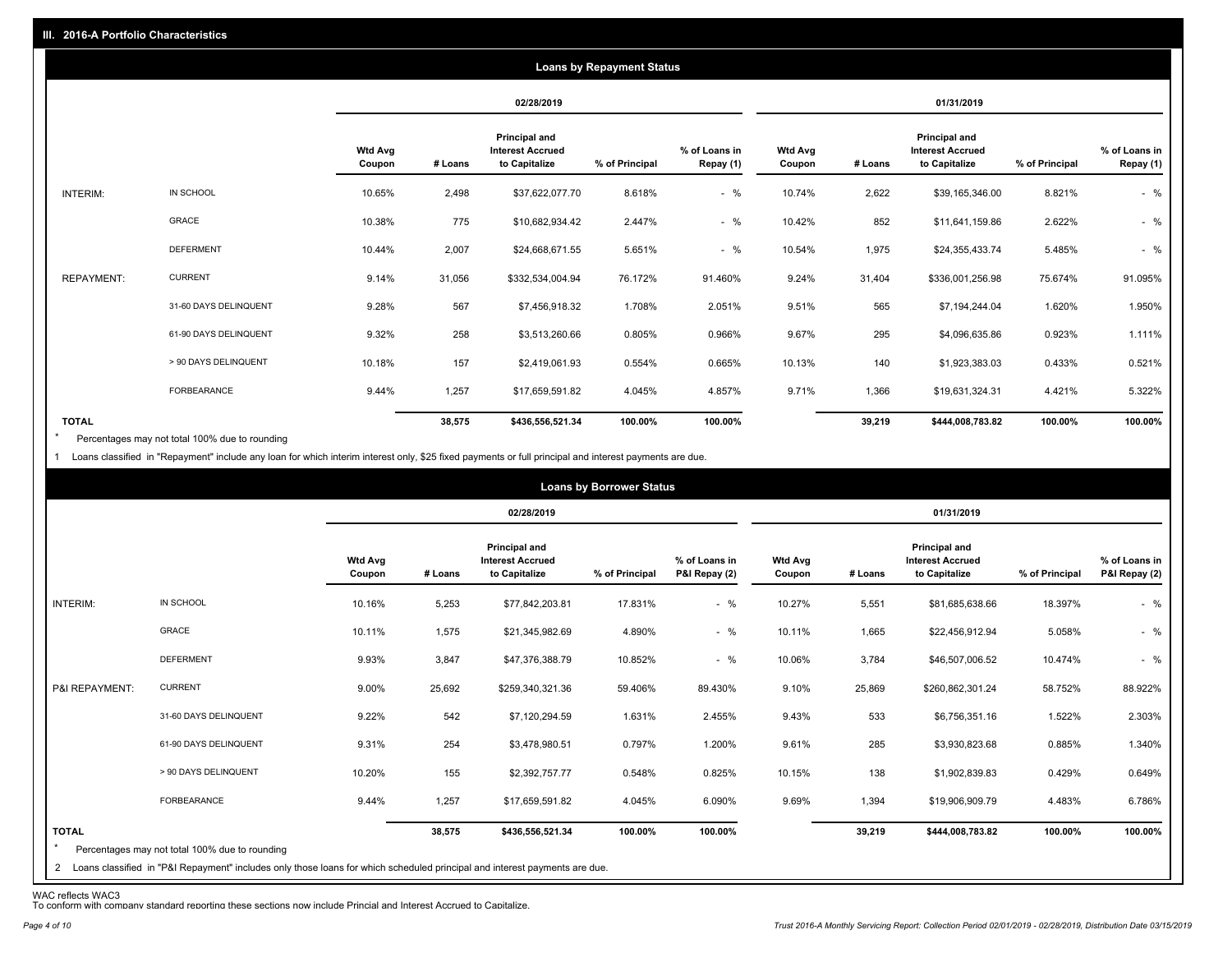|                                                                                                  | 2/28/2019        | 1/31/2019        |
|--------------------------------------------------------------------------------------------------|------------------|------------------|
| Pool Balance                                                                                     | \$436,556,521.34 | \$444,008,783.82 |
| Total # Loans                                                                                    | 38,575           | 39,219           |
| <b>Total # Borrowers</b>                                                                         | 37,180           | 37,798           |
| Weighted Average Coupon                                                                          | 9.47%            | 9.59%            |
| Weighted Average Remaining Term                                                                  | 125.43           | 125.42           |
| Percent of Pool - Cosigned                                                                       | 92.9%            | 92.9%            |
| Percent of Pool - Non Cosigned                                                                   | 7.1%             | 7.1%             |
| Borrower Interest Accrued for Period                                                             | \$3,011,777.00   | \$3,406,590.06   |
| <b>Outstanding Borrower Interest Accrued</b>                                                     | \$24,803,877.42  | \$25,595,619.70  |
| Gross Principal Realized Loss - Periodic *                                                       | \$438,249.93     | \$420,032.20     |
| Gross Principal Realized Loss - Cumulative *                                                     | \$14,296,394.94  | \$13,858,145.01  |
| Recoveries on Realized Losses - Periodic                                                         | \$76,553.39      | \$87,439.86      |
| Recoveries on Realized Losses - Cumulative                                                       | \$2,002,284.76   | \$1,925,731.37   |
| Net Losses - Periodic                                                                            | \$361,696.54     | \$332,592.34     |
| Net Losses - Cumulative                                                                          | \$12,294,110.18  | \$11,932,413.64  |
| Non-Cash Principal Activity - Capitalized Interest                                               | \$1,459,690.98   | \$796,260.63     |
| Since Issued Total Constant Prepayment Rate (CPR) (1)                                            | 9.40%            | 9.35%            |
| <b>Loan Substitutions</b>                                                                        | \$0.00           | \$0.00           |
| <b>Cumulative Loan Substitutions</b>                                                             | \$0.00           | \$0.00           |
| <b>Unpaid Servicing Fees</b>                                                                     | \$0.00           | \$0.00           |
| <b>Unpaid Administration Fees</b>                                                                | \$0.00           | \$0.00           |
| <b>Unpaid Carryover Servicing Fees</b>                                                           | \$0.00           | \$0.00           |
| Note Interest Shortfall                                                                          | \$0.00           | \$0.00           |
| Loans in Modification                                                                            | \$25,654,324.00  | \$24,989,628.74  |
| % of Loans in Modification as a % of Loans in Repayment (P&I)                                    | 9.42%            | 9.14%            |
|                                                                                                  |                  |                  |
| % Annualized Gross Principal Realized Loss - Periodic as a %<br>of Loans in Repayment (P&I) * 12 | 1.93%            | 1.84%            |
| % Gross Principal Realized Loss - Cumulative as a % of<br>Original Pool Balance                  | 2.31%            | 2.24%            |
|                                                                                                  |                  |                  |

\* In accordance with the Servicer's current policies and procedures, after September 1, 2017 loans subject to bankruptcy claims generally will not be reported as a charged-off unless and until they are delinquent for 120 d

(1) For additional information, see 'Since Issued CPR Methodology' found on page 11 of this report.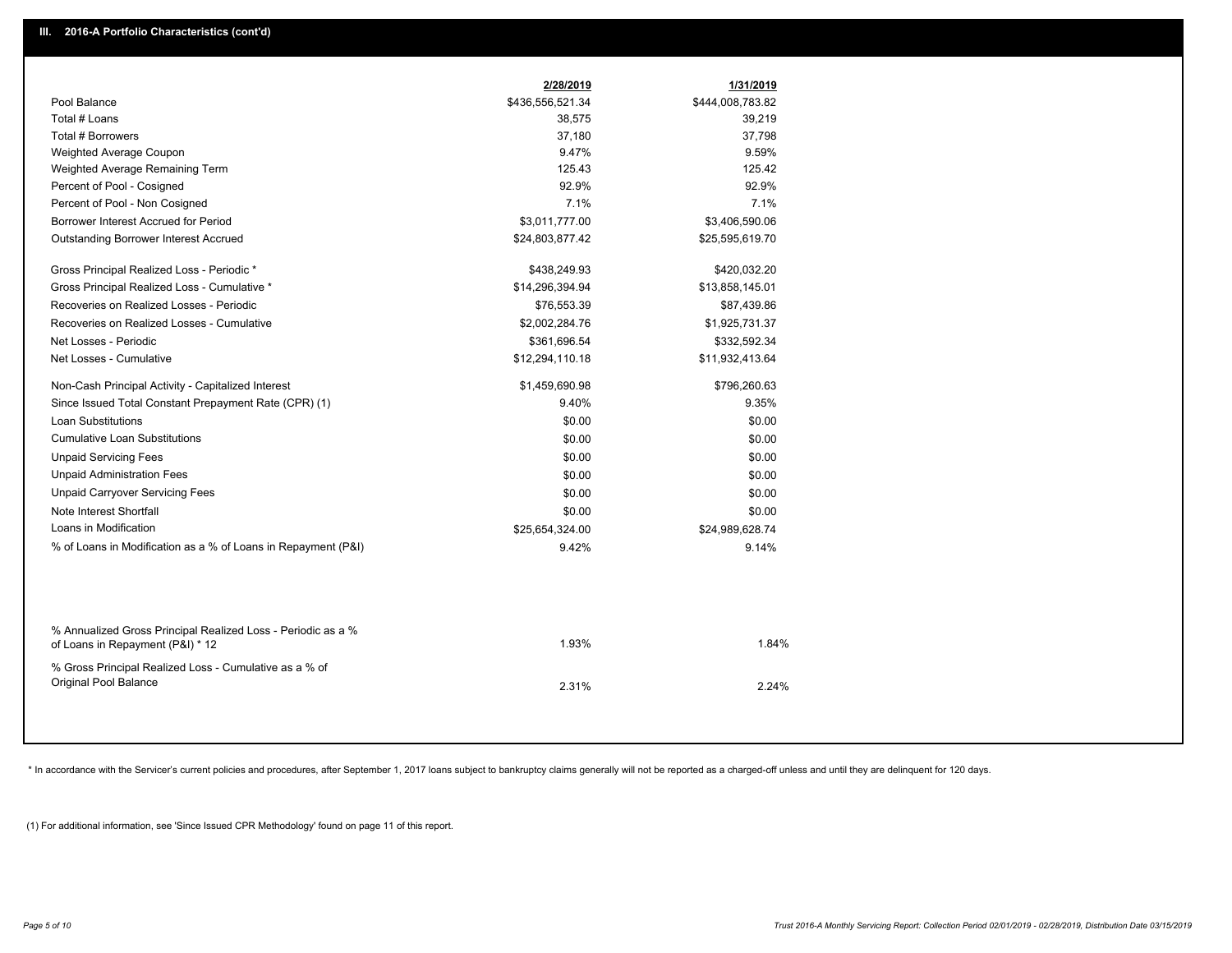#### **Loan Program**  A

|                                    | Weighted<br><b>Average Coupon</b> | # LOANS | <b>\$ AMOUNT</b> | $%$ *     |
|------------------------------------|-----------------------------------|---------|------------------|-----------|
| - Smart Option Interest-Only Loans | 8.53%                             | 8,702   | \$74,358,350.83  | 17.033%   |
| - Smart Option Fixed Pay Loans     | 9.41%                             | 10,440  | \$139,451,167.37 | 31.943%   |
| - Smart Option Deferred Loans      | 9.67%                             | 19,433  | \$222,747,003.14 | 51.024%   |
| - Other Loan Programs              | $0.00\%$                          | 0       | \$0.00           | $0.000\%$ |
| <b>Total</b>                       | 9.39%                             | 38,575  | \$436,556,521.34 | 100.000%  |

\* Percentages may not total 100% due to rounding

B

C

**Index Type**

|                       | Weighted<br><b>Average Coupon</b> | # LOANS  | \$ AMOUNT        | $%$ *     |
|-----------------------|-----------------------------------|----------|------------------|-----------|
| - Fixed Rate Loans    | 7.77%                             | 7,972    | \$100,723,667.46 | 23.072%   |
| - LIBOR Indexed Loans | 9.88%                             | 30,603   | \$335,832,853.88 | 76.928%   |
| - Other Index Rates   | $0.00\%$                          | $\Omega$ | \$0.00           | $0.000\%$ |
| Total                 | 9.39%                             | 38,575   | \$436,556,521.34 | 100.000%  |

\* Percentages may not total 100% due to rounding

### **Weighted Average Recent FICO**

| $0 - 639$          | 3,278  |                  |          |
|--------------------|--------|------------------|----------|
|                    |        | \$35,013,810.15  | 8.020%   |
| 640 - 669          | 2,342  | \$25,367,203.80  | 5.811%   |
| 670 - 699          | 4,098  | \$47,244,148.10  | 10.822%  |
| 700 - 739          | 8,303  | \$95,858,728.44  | 21.958%  |
| $740 +$            | 20,549 | \$233,049,581.57 | 53.384%  |
| N/A <sup>(1)</sup> | 5      | \$23,049.28      | 0.005%   |
| <b>Total</b>       | 38,575 | \$436,556,521.34 | 100.000% |

WAC reflects WAC3

To conform with company standard reporting these sections now include Princial and Interest Accrued to Capitalize.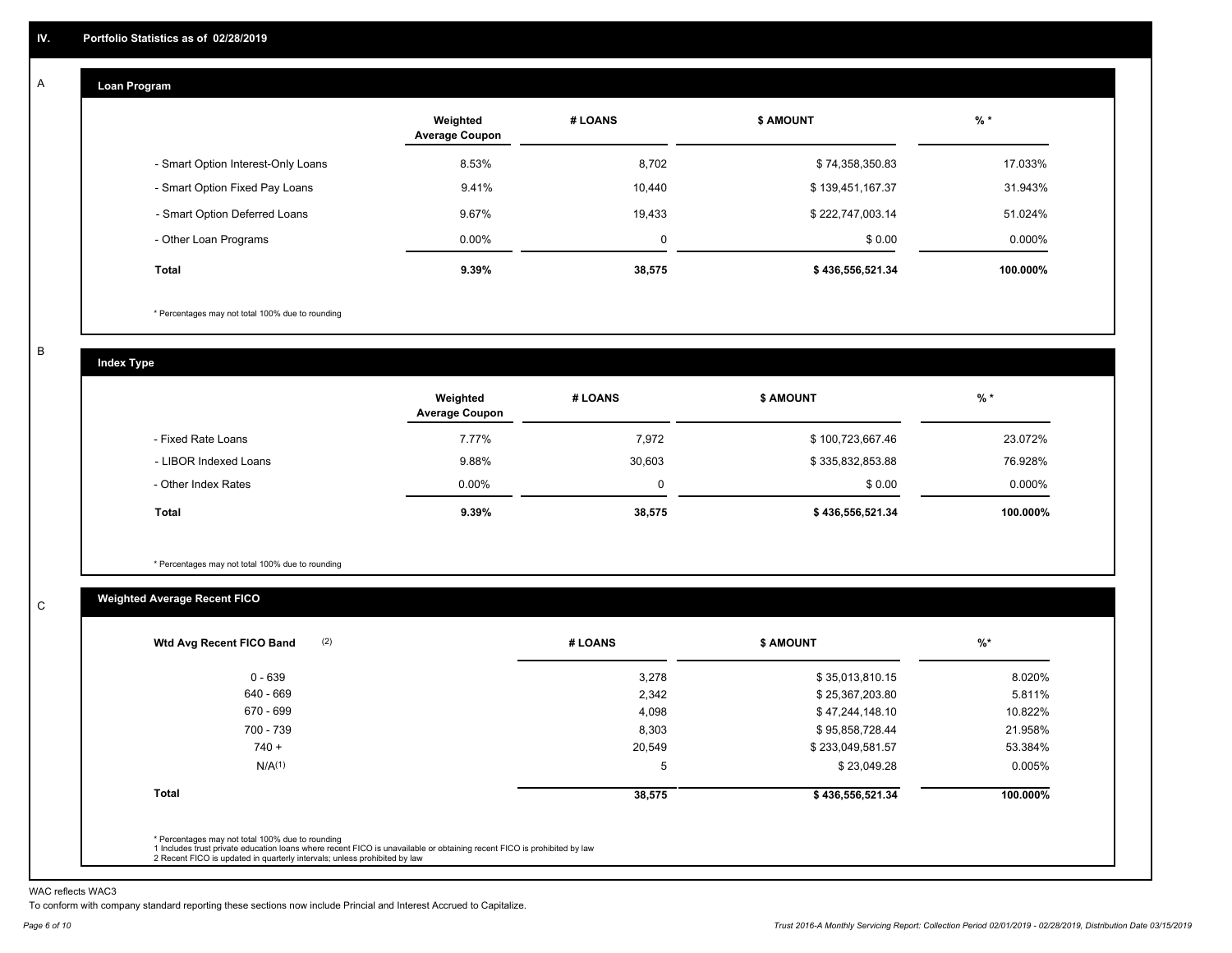| ۷. | 2016-A Reserve Account, Principal Distribution, and R-2 Certificate Calculations     |                  |
|----|--------------------------------------------------------------------------------------|------------------|
| А. | <b>Reserve Account</b>                                                               |                  |
|    | Specified Reserve Account Balance                                                    | \$1,557,854.00   |
|    | Actual Reserve Account Balance                                                       | \$1,557,854.00   |
| В. | <b>Principal Distribution Amount</b>                                                 |                  |
|    | Class A Notes Outstanding<br>i.                                                      | \$260,806,148.67 |
|    | Pool Balance<br>ii.                                                                  | \$436,556,521.34 |
|    | First Priority Principal Distribution Amount (i - ii)<br>iii.                        | \$0.00           |
|    | Class A and B Notes Outstanding<br>iv.                                               | \$310,806,148.67 |
|    | First Priority Principal Distribution Amount<br>ν.                                   | \$0.00           |
|    | Pool Balance<br>vi.                                                                  | \$436,556,521.34 |
|    | Specified Overcollateralization Amount<br>vii.                                       | \$130,966,956.40 |
|    | Regular Principal Distribution Amount (if (iv > 0, (iv - v) - (vi - vii))<br>viii.   | \$5,216,583.73   |
|    | Pool Balance<br>ix.                                                                  | \$436,556,521.34 |
|    | 10% of Initial Pool Balance<br>х.                                                    | \$61,822,914.68  |
|    | First Priority Principal Distribution Amount<br>xi.                                  | \$0.00           |
|    | Regular Principal Distribution Amount<br>xii.                                        | \$5,216,583.73   |
|    | Available Funds (after payment of waterfall items A through I)<br>xiii.              | \$3,870,638.92   |
|    | xiv. Additional Principal Distribution Amount (if(vi <= x,min(xiii, vi - xi - xii))) | \$0.00           |
| C. | R-2 Certificate                                                                      |                  |
|    | Previous Notional Balance                                                            | \$37,490,591.00  |
|    | Shortfall of Principal                                                               | \$0.00           |
|    | Shortfall of Interest                                                                | \$0.00           |
|    | <b>Current Notional Balance</b>                                                      | \$37,490,591.00  |
|    | Excess Distribution Allocated (1)                                                    | \$1,091,531.09   |
|    |                                                                                      |                  |
|    |                                                                                      |                  |

1. Until the notional amount of the R-2 Certificate is reduced to zero and if there is excess cash through the distribution available it will be distributed to the R-2 Certificate, otherwise the amount will be zero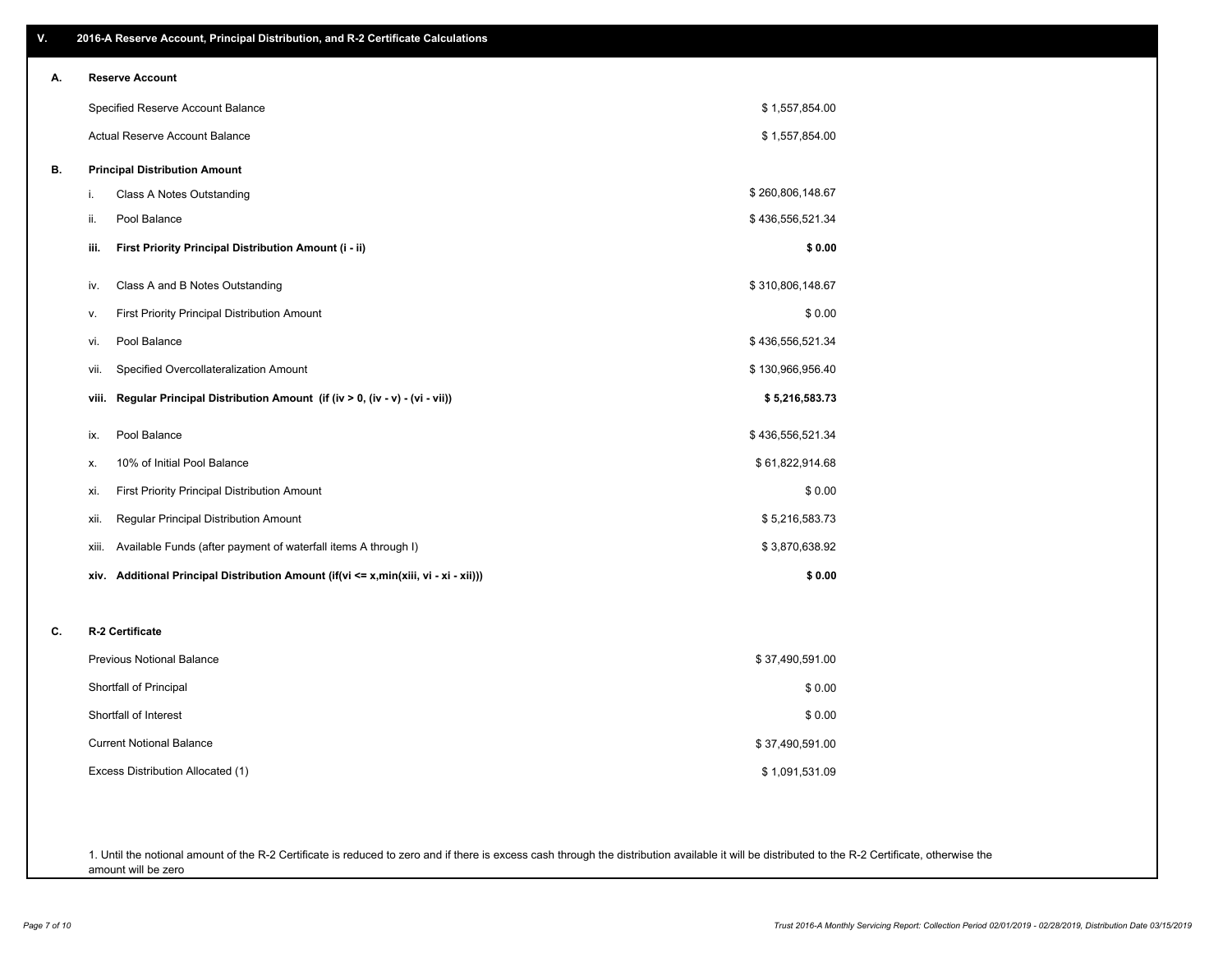|    |                                                         | Paid           | <b>Funds Balance</b> |
|----|---------------------------------------------------------|----------------|----------------------|
|    | <b>Total Available Funds</b>                            |                | \$10,242,460.45      |
| A  | <b>Trustee Fees</b>                                     | \$0.00         | \$10,242,460.45      |
| В  | <b>Servicing Fees</b>                                   | \$281,458.07   | \$9,961,002.38       |
| C  | i. Administration Fees                                  | \$8,333.00     | \$9,952,669.38       |
|    | ii. Unreimbursed Administrator Advances plus any Unpaid | \$0.00         | \$9,952,669.38       |
| D  | Class A Noteholders Interest Distribution Amount        | \$671,439.79   | \$9,281,229.59       |
| E. | First Priority Principal Payment                        | \$0.00         | \$9,281,229.59       |
| F. | Class B Noteholders Interest Distribution Amount        | \$194,006.94   | \$9,087,222.65       |
| G  | <b>Reinstatement Reserve Account</b>                    | \$0.00         | \$9,087,222.65       |
| H  | Regular Principal Distribution                          | \$5,216,583.73 | \$3,870,638.92       |
|    | <b>Carryover Servicing Fees</b>                         | \$0.00         | \$3,870,638.92       |
| J  | Additional Principal Distribution Amount                | \$0.00         | \$3,870,638.92       |
| Κ  | Unpaid Expenses of Trustee                              | \$0.00         | \$3,870,638.92       |
|    | Unpaid Expenses of Administrator                        | \$0.00         | \$3,870,638.92       |
| м  | i. Remaining Funds to the R-1 Certificateholder(s)      | \$2,779,107.83 | \$1,091,531.09       |
|    | ii. Remaining Funds to the R-2 Certificateholder(s)     | \$1,091,531.09 | \$0.00               |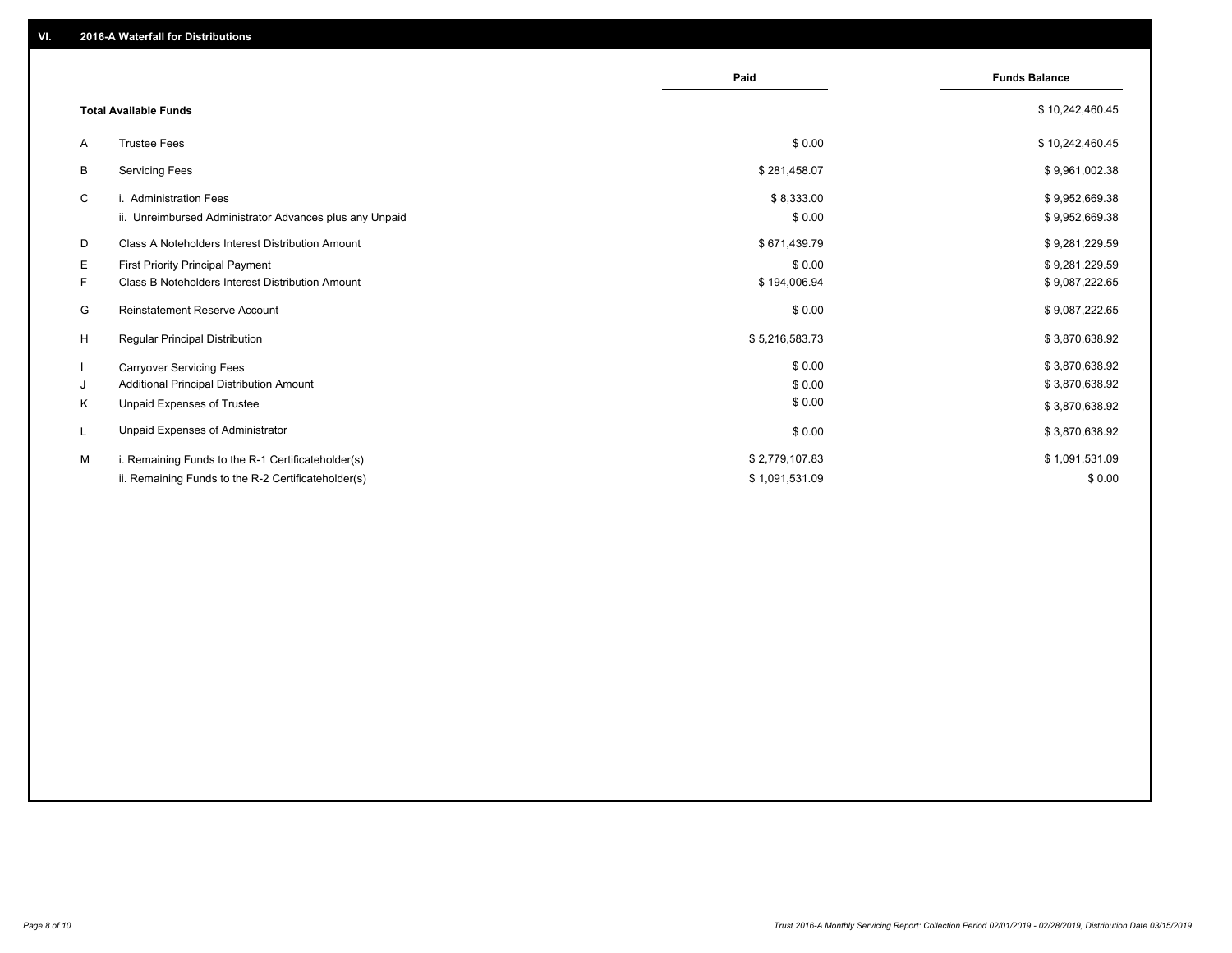| <b>Distribution Amounts</b>                                |                         |                         |                         |
|------------------------------------------------------------|-------------------------|-------------------------|-------------------------|
|                                                            | A <sub>2</sub> A        | A <sub>2</sub> B        | в                       |
| Cusip/Isin                                                 | 78449FAB7               | 78449FAC5               | 78449FAD3               |
| <b>Beginning Balance</b>                                   | \$161,521,989.80        | \$99,284,158.87         | \$50,000,000.00         |
| Index                                                      | <b>FIXED</b>            | <b>LIBOR</b>            | <b>LIBOR</b>            |
| Spread/Fixed Rate                                          | 2.70%                   | 1.50%                   | 2.50%                   |
| Record Date (Days Prior to Distribution)                   | 1 NEW YORK BUSINESS DAY | 1 NEW YORK BUSINESS DAY | 1 NEW YORK BUSINESS DAY |
| <b>Accrual Period Begin</b>                                | 2/15/2019               | 2/15/2019               | 2/15/2019               |
| <b>Accrual Period End</b>                                  | 3/15/2019               | 3/15/2019               | 3/15/2019               |
| Daycount Fraction                                          | 0.08333333              | 0.07777778              | 0.07777778              |
| Interest Rate*                                             | 2.70000%                | 3.98875%                | 4.98875%                |
| <b>Accrued Interest Factor</b>                             | 0.002250000             | 0.003102361             | 0.003880139             |
| <b>Current Interest Due</b>                                | \$363,424.48            | \$308,015.31            | \$194,006.94            |
| Interest Shortfall from Prior Period Plus Accrued Interest | $$ -$                   | $$ -$                   | $\mathsf{\$}$ -         |
| <b>Total Interest Due</b>                                  | \$363,424.48            | \$308,015.31            | \$194,006.94            |
| <b>Interest Paid</b>                                       | \$363,424.48            | \$308,015.31            | \$194,006.94            |
| <b>Interest Shortfall</b>                                  | $$ -$                   | $$ -$                   | $\frac{1}{2}$ -         |
| <b>Principal Paid</b>                                      | \$3,230,725.15          | \$1,985,858.58          | $$ -$                   |
| <b>Ending Principal Balance</b>                            | \$158,291,264.65        | \$97,298,300.29         | \$50,000,000.00         |
| Paydown Factor                                             | 0.014819840             | 0.014819840             | 0.000000000             |
| <b>Ending Balance Factor</b>                               | 0.726106719             | 0.726106719             | 1.000000000             |

\* Pay rates for Current Distribution. For the interest rates applicable to the next distribution date, please see https://www.salliemae.com/about/investors/data/SMBabrate.txt.

**VII. 2016-A Distributions**